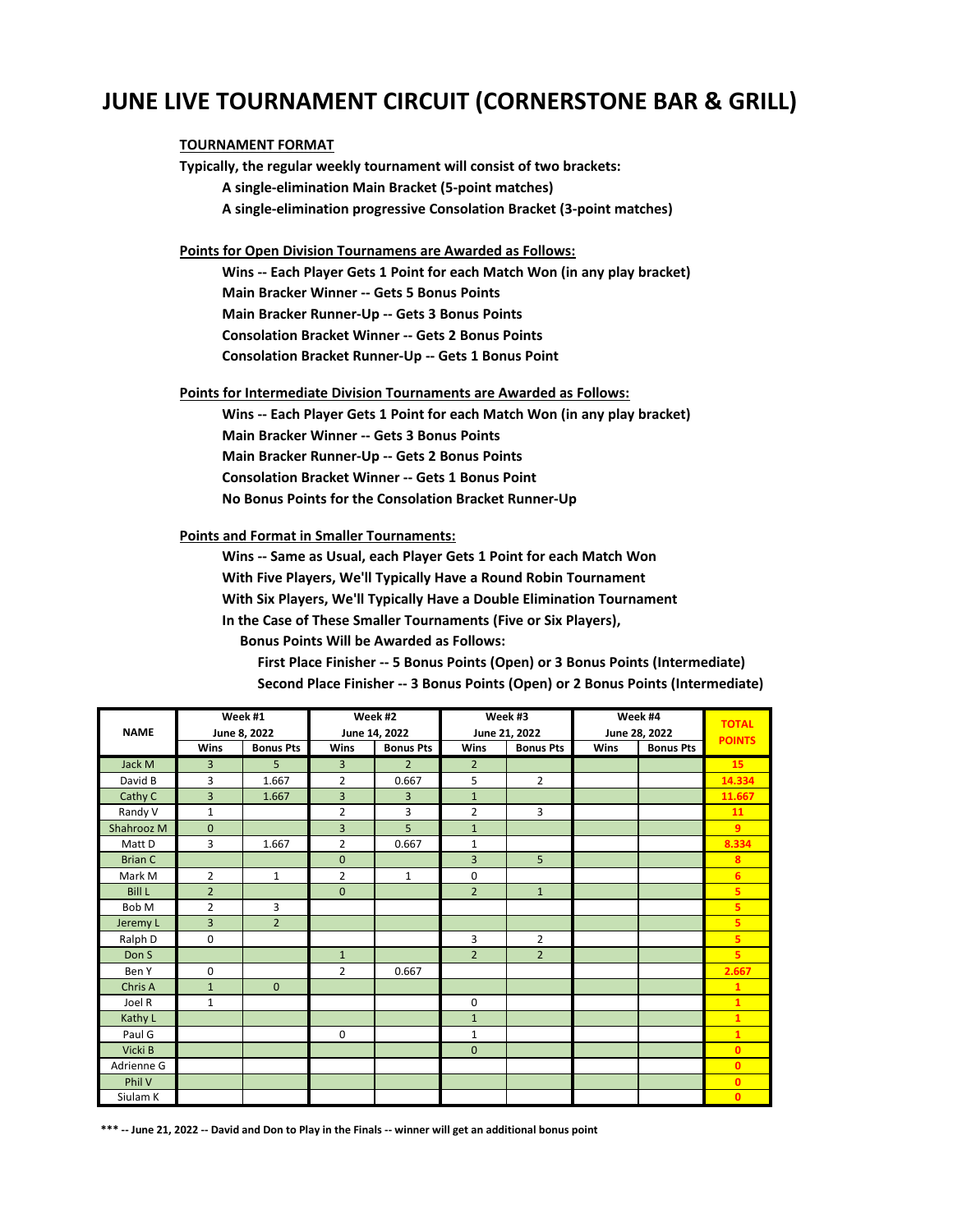# **JUNE WEEK 3 -- 6/21/22 -- OPEN DIVISION**

#### **MAIN BRACKET (5-POINT MATCHES)**



#### **CONSOLATION BRACKET (3-POINT MATCHES)**

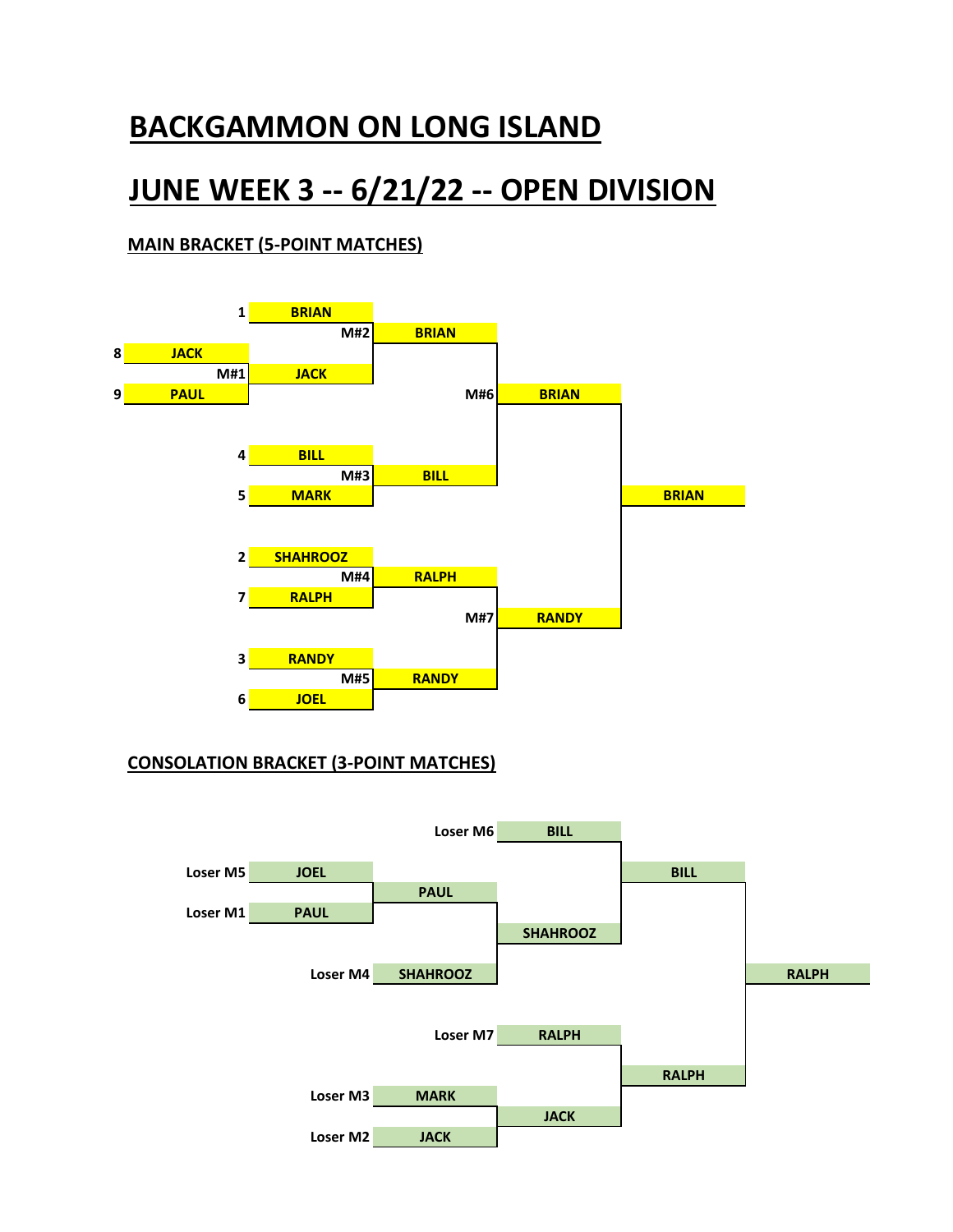## **JUNE WEEK 3 -- 6/21/22 -- INTERMEDIATE DIVISION**

#### **UNDEFEATED BRACKET (5-POINT MATCHES)**



#### **ONE-LOSS BRACKET (3-POINT MATCHES)**

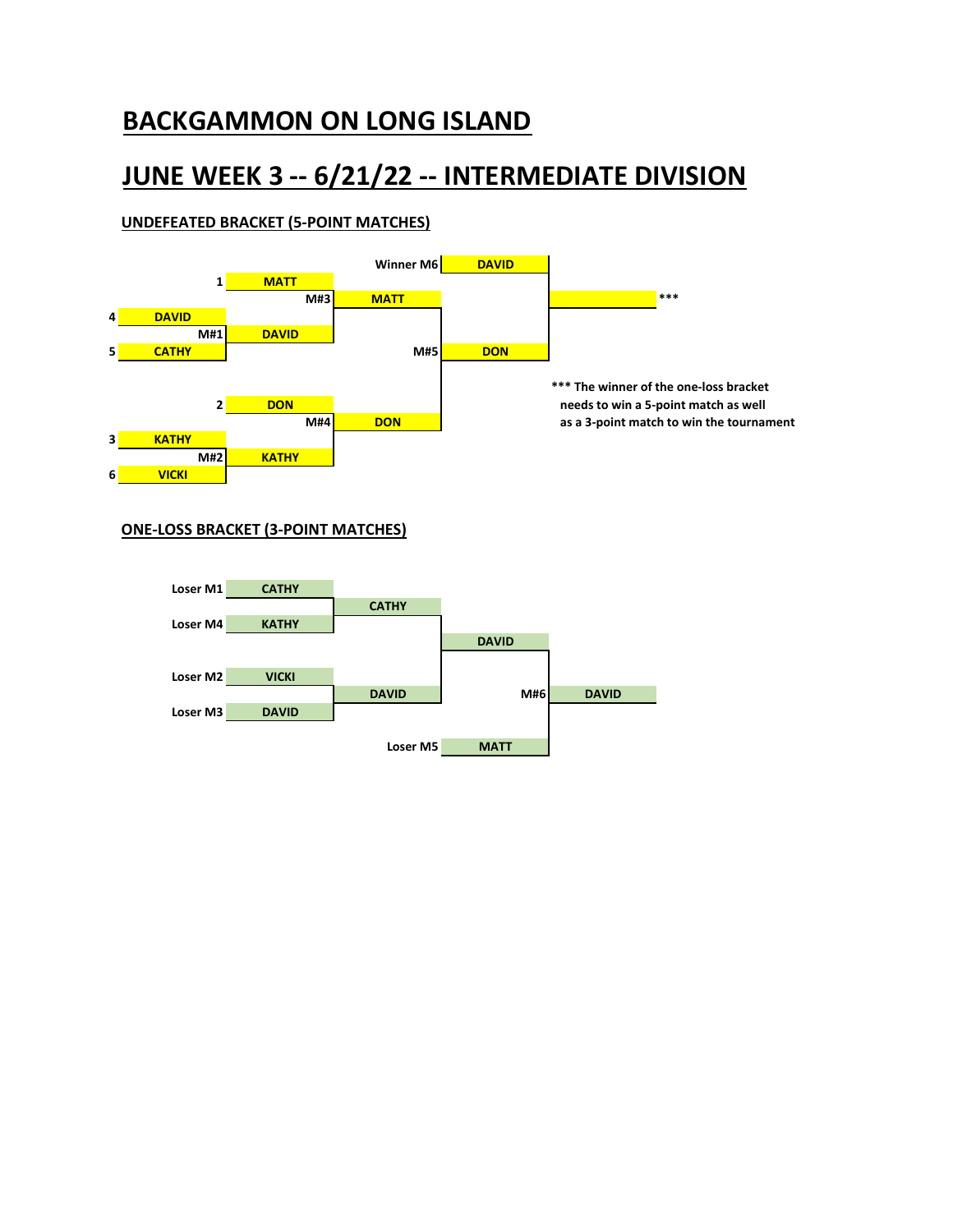# **JUNE WEEK 2 -- 6/14/22 -- OPEN DIVISION**

### **MAIN BRACKET (5-POINT MATCHES)**



### **CONSOLATION BRACKET (3-POINT MATCHES)**

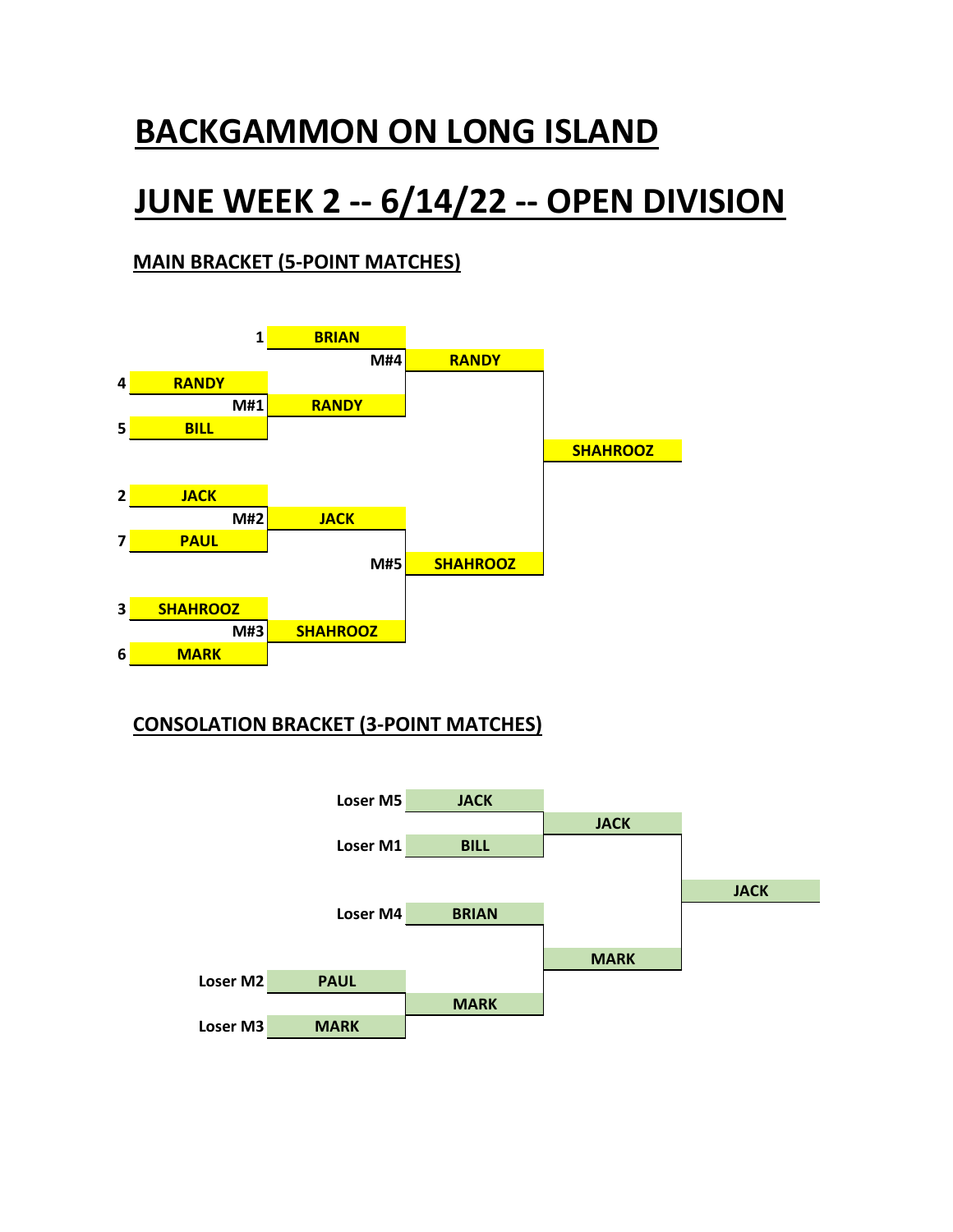### **JUNE WEEK 2 -- 6/14/22 -- INTERMEDIATE DIVISION**

#### **ROUND ROBIN "SCOREBOARD"**

Cathy vs. Matt Bye -- Ben

|       | David | Ben | Cathy | Don | Matt | <b>TOTAL</b> |
|-------|-------|-----|-------|-----|------|--------------|
| David |       |     |       |     |      |              |
| Ben   |       |     |       |     |      |              |
| Cathy |       |     |       |     |      |              |
| Don   |       |     |       |     |      |              |
| Matt  |       |     |       |     |      |              |

**Cathy**

| Round 1         | Winner       | Round 4        |
|-----------------|--------------|----------------|
| David vs. Ben   | Ben          | David vs. Matt |
| Cathy vs. Don   | Don          | Ben vs. Don    |
| Bye -- Matt     |              | Bye -- Cathy   |
|                 |              |                |
| Round 2         | Winner       | Round 5        |
| David vs. Cathy | Cathy        | Ben vs. Cathy  |
| Ben vs. Matt    | Matt         | Don vs. Matt   |
| Bye -- Don      |              | Bye -- David   |
|                 |              |                |
| Round 3         | Winner       |                |
| David vs. Don   | <b>David</b> |                |

| <u>Winner</u> | Round 4        | Winner       |
|---------------|----------------|--------------|
| Ben           | David vs. Matt | <b>David</b> |
| Don           | Ben vs. Don    | Ben          |
|               | Bye -- Cathy   |              |
|               |                |              |

| Winner      | Round 5       | Winner |
|-------------|---------------|--------|
| Cathy       | Ben vs. Cathy | Cathy  |
| <b>Matt</b> | Don vs. Matt  | Matt   |
|             | Bve -- David  |        |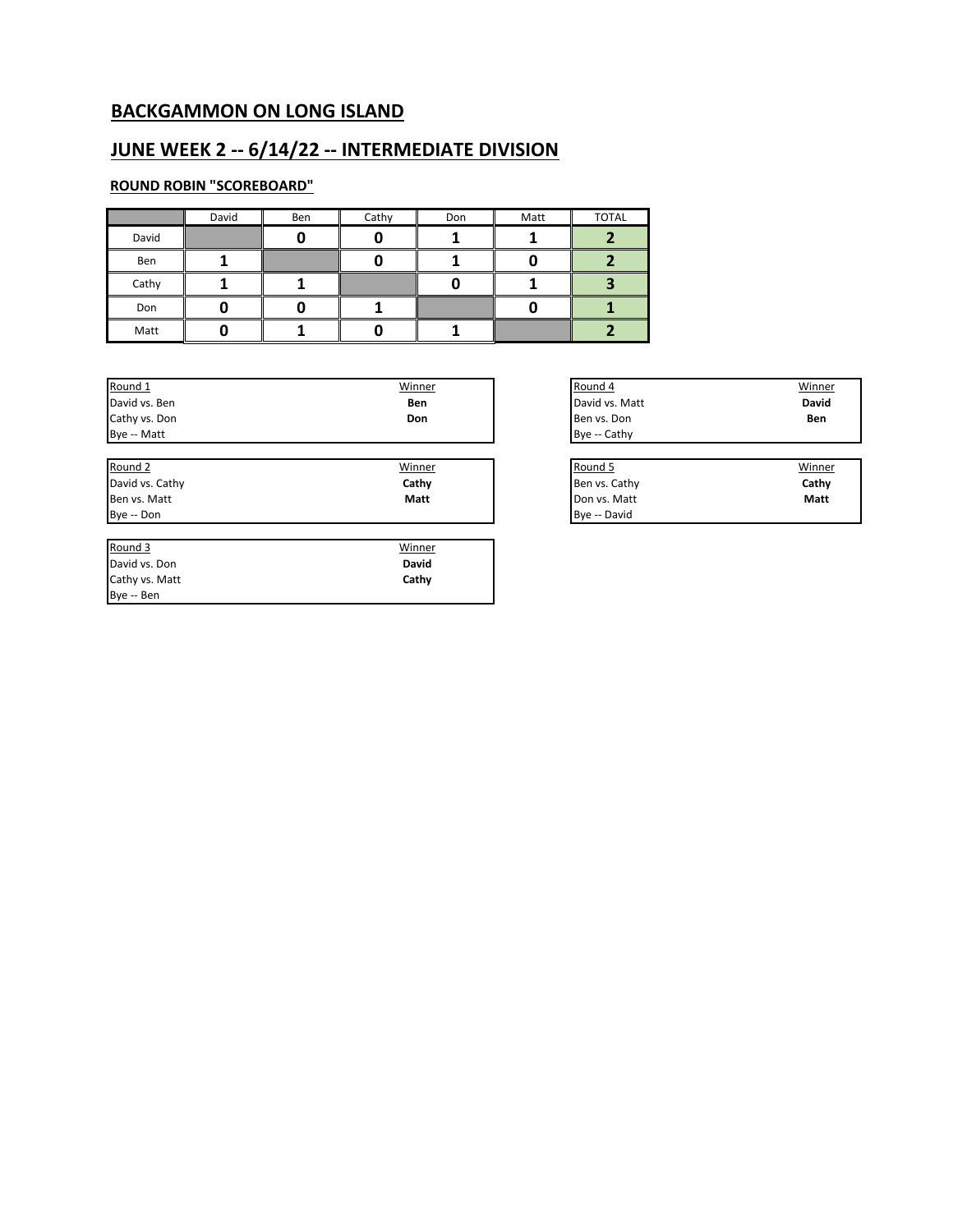# **JUNE WEEK 1 -- 6/8/22 -- OPEN DIVISION**

#### **MAIN BRACKET (5-POINT MATCHES)**



#### **CONSOLATION BRACKET (3-POINT MATCHES)**